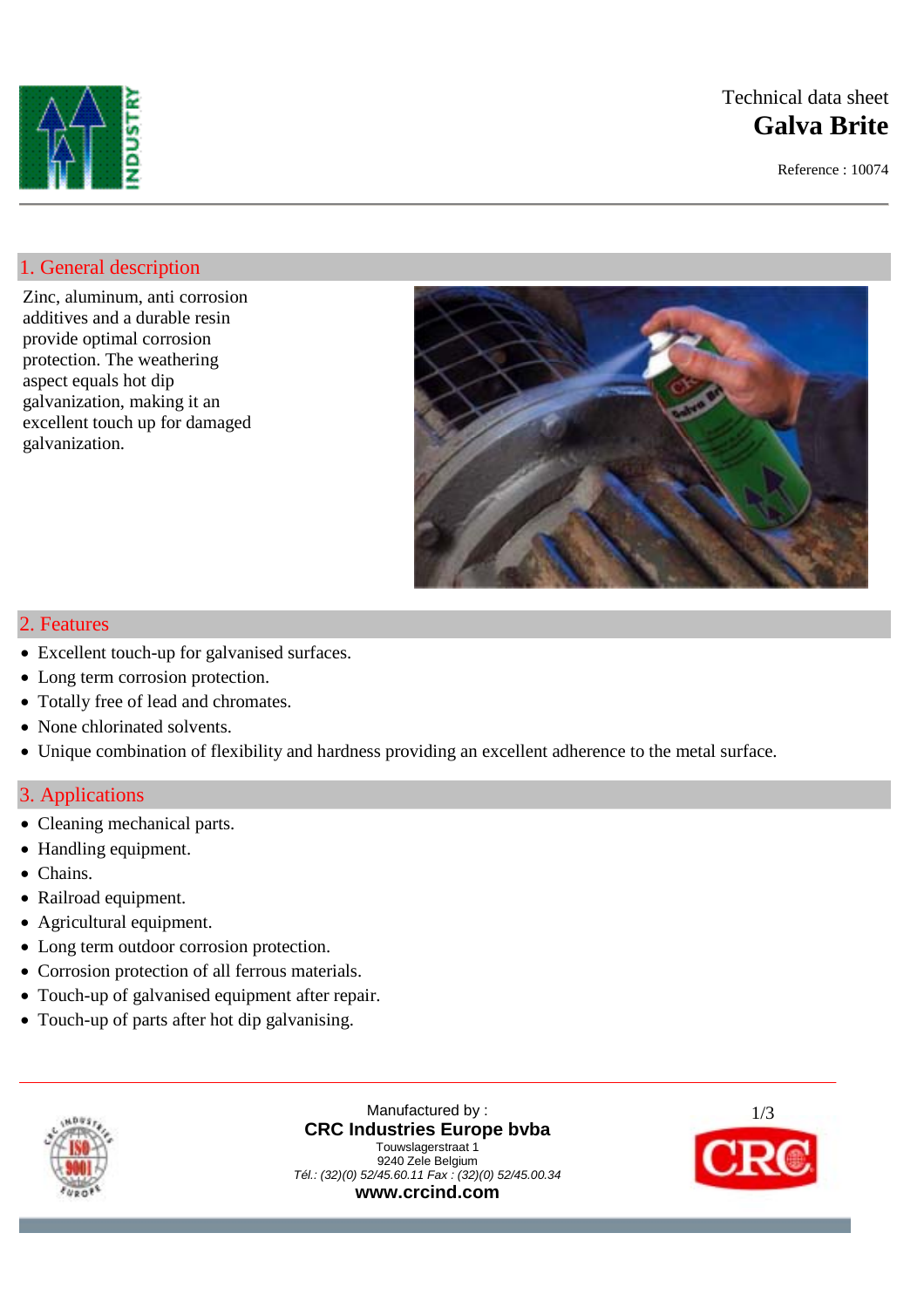## Technical data sheet **Galva Brite**

Reference : 10074



- Pylons (telecom, power transfer,...)
- Silencers on combustion engines.

## 4. Directions

- Shake well before use.
- Shake until the agitator ball moves freely in the can.
- Apply to a clean, dry surface.
- Apply a thin even film.
- Best results are obtained with 2 lighter rather than 1 heavy coat. Additional coats can be applied after 15 20 minutes.
- Do not use on energized equipment.
- Do not use on sensitive electronic equipment.
- Clean the aerosol valve by turning the can upside down and spraying until only propellant escapes.
- **A safety data sheet (MSDS) according to EC Regulation N° 1907/2006 Art.31 and amendments is available for all CRC products.**

| 5. Typical product data (without propellant) |                                 |
|----------------------------------------------|---------------------------------|
| Appearance                                   | Liquid.                         |
| Color                                        | Grey.                           |
| Odor                                         | Solvent.                        |
| Density                                      | 0.969 g/cm3 (@ $20^{\circ}$ C). |
| <b>Flash Point</b>                           | < 0 °C                          |
| Drying time active product                   | $240 \text{ min}$               |
| Typical coat weight                          | $30 - 40 \mu m$                 |
| Flexibility of dry coating                   | OK 6 mm mandrel                 |
| Adhesion on steel dry coating                | $0/1$ GT                        |
| salt spray resistance active product         | 100h                            |
| Operating temperature active product         | -30 till +200 $^{\circ}$ C      |

### 6. Packaging

Aerosol 12x400 ML Ref. : 10250 12x500 ML Ref.: 30423



Manufactured by : **CRC Industries Europe bvba** Touwslagerstraat 1 9240 Zele Belgium *Tél.: (32)(0) 52/45.60.11 Fax : (32)(0) 52/45.00.34*  **www.crcind.com**